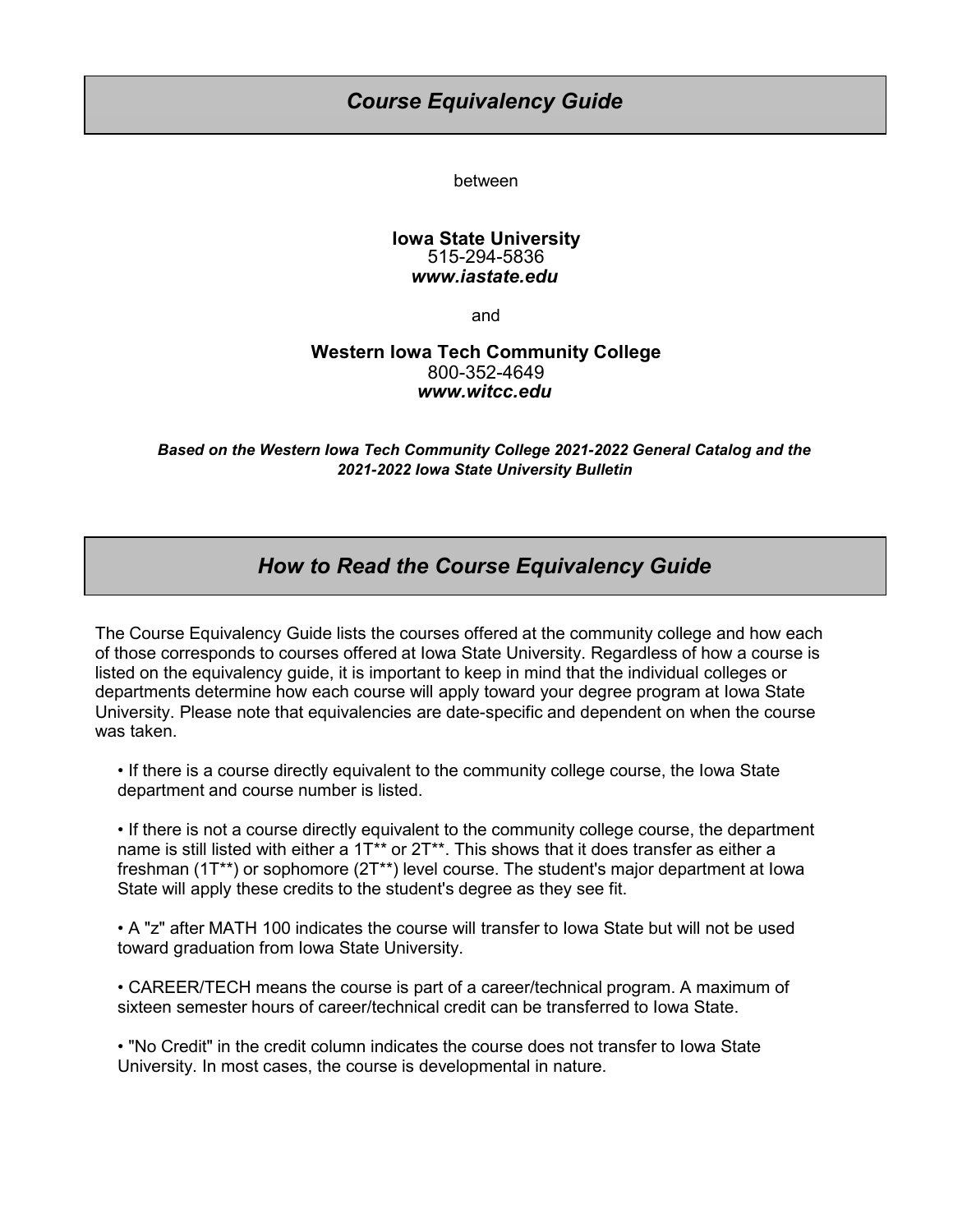|                                         | <b>WESTERN IOWA TECH COMMUNITY COLLEGE</b>  | <b>ISU EQUIVALENT</b>   | <b>CREDITS</b>                        |
|-----------------------------------------|---------------------------------------------|-------------------------|---------------------------------------|
|                                         |                                             |                         |                                       |
| <b>ACCOUNTING</b><br><b>ACC 111</b>     |                                             |                         |                                       |
| <b>ACC 131</b>                          | Intro to Accounting                         | CAREER/TECH<br>ACCT 284 |                                       |
| <b>ACC 132</b>                          | Principles of Accounting I                  |                         | 4                                     |
|                                         | Principles of Accounting II                 | ACCT 285                | 4                                     |
| ACC 161-171                             | By Title                                    | CAREER/TECH             |                                       |
| <b>ACC 221</b>                          | <b>Cost Accounting</b>                      | ACCT 2T**               | 3                                     |
| ACC 231, 232                            | Intermediate Accounting I, II               | ACCT 2T**               | 4 each                                |
| <b>ACC 261</b>                          | Income Tax Accounting                       | ACCT 2T**               | 3                                     |
| ACC 311-917                             | By Title                                    | CAREER/TECH             |                                       |
| <b>ACC 949</b>                          | <b>Special Topics</b>                       | ACCT 2T**               | $1 - 4$                               |
| <b>ADMINISTRATIVE ASSISTANT</b>         |                                             |                         |                                       |
| ADM 105-949                             | By Title                                    | CAREER/TECH             |                                       |
| <b>ASSOCIATE DEGREE NURSING</b>         |                                             |                         |                                       |
| ADN 235-949                             | By Title                                    | <b>CAREER/TECH</b>      |                                       |
| <b>AGRONOMY</b>                         |                                             |                         |                                       |
| <b>AGA 114</b>                          | Principles of Agronomy                      | AGRON 181               | 3                                     |
| <b>AGA 154</b>                          | <b>Fundamentals of Soil Science</b>         | AGRON 182               | 3                                     |
| <b>AGA 158</b>                          | Soil Fertility                              | AGRON 1T**              | 3                                     |
| <b>AGA 917</b>                          | <b>Experimental Course</b>                  | AGRON 2T**              | $1 - 4$                               |
| <b>AGA 949</b>                          | <b>Special Topics</b>                       | AGRON 2T**              | $1 - 4$                               |
|                                         |                                             |                         |                                       |
|                                         | <b>AGRICULTURE/FARM MANAGEMENT/BUSINESS</b> |                         |                                       |
| <b>AGB 210</b>                          | Agriculture Law                             | CAREER/TECH             |                                       |
| <b>AGB 235</b>                          | Introduction to Agriculture Markets         | ECON 2T**               | 3                                     |
| AGB 330                                 | Farm Business Management                    | <b>ECON 230*</b>        | 3                                     |
| AGB 336                                 | <b>Agricultural Selling</b>                 | <b>ECON 236*</b>        | $\begin{array}{c} 3 \\ 3 \end{array}$ |
| <b>AGB 437</b>                          | <b>Commodity Marketing</b>                  | ECON 2T**               |                                       |
| <b>AGB 466</b>                          | <b>Agriculture Finance</b>                  | ECON 2T**               |                                       |
| AGB 470-949                             | By Title                                    | CAREER/TECH             |                                       |
|                                         |                                             | *Updated 5/2/22         |                                       |
|                                         | AGRICULTURE/COMPREHENSIVE/MISCELLANEOUS     |                         |                                       |
| AGC 216-403                             | By Title                                    | CAREER/TECH             |                                       |
| <b>AGC 420</b>                          | <b>Issues in Agriculture</b>                | SOC 220*                | 3                                     |
| <b>AGC 917</b>                          | <b>Experimental Course</b>                  | CAREER/TECH             |                                       |
| <b>AGC 936</b>                          | Occupational Experience                     | <b>ECON 297</b>         | 3                                     |
| <b>AGC 949</b>                          | <b>Special Topics</b>                       | CAREER/TECH             |                                       |
|                                         |                                             | *Updated 5/23/22        |                                       |
| <b>AGRICULTURE/HORTICULTURE</b>         |                                             |                         |                                       |
| <b>AGH 284</b>                          | Pesticide Application Certification         | <b>ENT 283</b>          | 3                                     |
| AGH 917-949                             | By Title                                    | CAREER/TECH             |                                       |
| <b>AGRICULTURE/MECHANICS</b>            |                                             |                         |                                       |
| AGM 155-949                             | By Title                                    | CAREER/TECH             |                                       |
|                                         |                                             |                         |                                       |
| <b>AGRICULTURE/PRECISION</b><br>AGP 329 | Introduction to GPS                         | <b>TSM 2T**</b>         | 3                                     |
| <b>AGP 949</b>                          | By Title                                    | CAREER/TECH             |                                       |
|                                         |                                             |                         |                                       |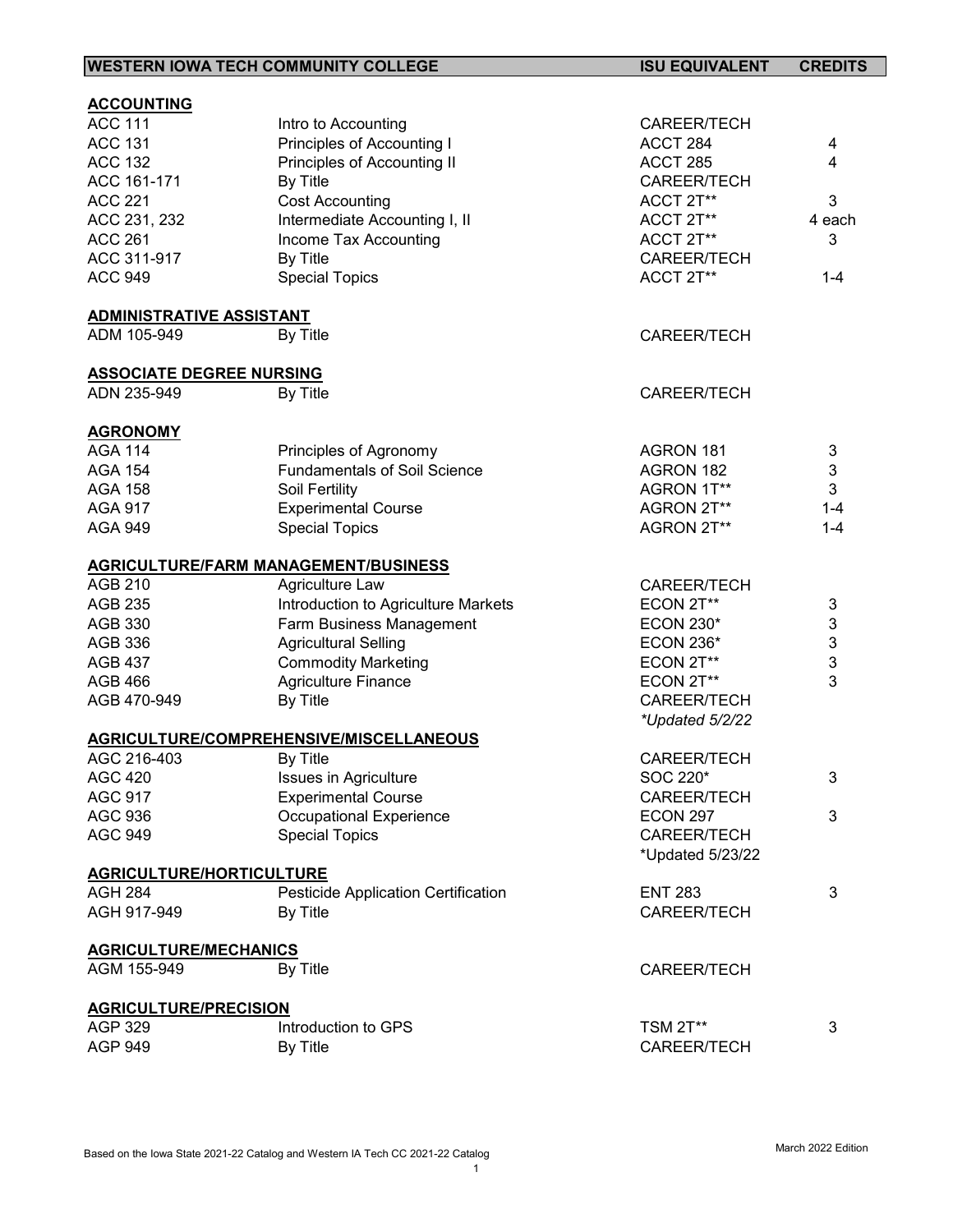| <b>WESTERN IOWA TECH COMMUNITY COLLEGE</b> |                                                                        | <b>ISU EQUIVALENT</b> | <b>CREDITS</b>            |
|--------------------------------------------|------------------------------------------------------------------------|-----------------------|---------------------------|
|                                            |                                                                        |                       |                           |
| <b>AGRICULTURE/ANIMAL SCIENCE</b>          |                                                                        |                       |                           |
| <b>AGS 113</b>                             | Survey of the Animal Industry                                          | <b>AN S 114</b>       | $\overline{2}$            |
|                                            | Survey of the Animal Industry Lab                                      | <b>AN S 101</b>       | $\mathbf{1}$              |
| <b>AGS 226</b>                             | <b>Beef Cattle Science</b>                                             | AN S 226              | $\ensuremath{\mathsf{3}}$ |
| <b>AGS 242</b>                             | Animal Health                                                          | AN S 2T**             | $\mathbf{3}$              |
| <b>AGS 270</b>                             | Foods of Animal Origin                                                 | <b>FS HN 1T**</b>     | 3                         |
| <b>AGS 319</b>                             | <b>Animal Nutrition</b>                                                | AN S 2T**             | 3                         |
| AGS 917-949                                | By Title                                                               | CAREER/TECH           |                           |
| <b>AGRICULTURE/TECHNOLOGY</b>              |                                                                        |                       |                           |
| <b>AGT 250</b>                             | Food and Biosecurity Issues                                            | FS HN 2T**            | 1                         |
| AGT 917-949                                | By Title                                                               | <b>CAREER/TECH</b>    |                           |
|                                            |                                                                        |                       |                           |
| <b>AGRICULTURE/VETERINARY TECH</b>         |                                                                        |                       |                           |
| AGV 102-949                                | By Title                                                               | <b>CAREER/TECH</b>    |                           |
| <b>ANTHROPOLOGY</b>                        |                                                                        |                       |                           |
| <b>ANT 917</b>                             | <b>Experimental Course</b>                                             | ANTHR 2T**            | 1                         |
| <b>ANT 949</b>                             | <b>Special Topics</b>                                                  | ANTHR 2T**            | 1                         |
|                                            |                                                                        |                       |                           |
| <b>ART</b>                                 |                                                                        |                       |                           |
| <b>ART 101</b>                             | Art Appreciation                                                       | <b>ART 1T**</b>       | 3                         |
| <b>ART 120</b>                             | 2-D Design                                                             | <b>ART 1T**</b>       | 3                         |
| <b>ART 123</b>                             | 3-D Design                                                             | <b>ART 1T**</b>       | 3                         |
| ART 133, 134                               | Drawing, Drawing II                                                    | <b>ART 1T**</b>       | 3 each                    |
| ART 143, 144                               | Painting, Painting II                                                  | <b>ART 1T**</b>       | 3 each                    |
| ART 184, 185                               | Photography, Photography II                                            | <b>ART 1T**</b>       | 3 each                    |
| <b>ART 186</b>                             | Digital Photography                                                    | <b>ART 1T**</b>       | 3                         |
| <b>ART 203</b>                             | Art History I                                                          | <b>ART H 280</b>      | 3                         |
| <b>ART 204</b>                             | Art History II                                                         | <b>ART H 281</b>      | $\ensuremath{\mathsf{3}}$ |
| <b>ART 240</b>                             | Digital Art and 3D Design                                              | ART 2T**              | $\ensuremath{\mathsf{3}}$ |
| <b>ART 370</b>                             | Traditional & New Media 2-D Design                                     | <b>ART 2T**</b>       | $\ensuremath{\mathsf{3}}$ |
| <b>ART 371</b>                             | Traditional & New Media 3-D Design                                     | <b>ART 2T**</b>       | $\mathsf 3$               |
| <b>ART 373</b>                             | Digital Color, Lighting and Rendering                                  | <b>ART 2T**</b>       | $\overline{2}$            |
| <b>ART 947</b>                             |                                                                        | <b>ART 2T**</b>       | $\mathbf{1}$              |
|                                            | Practicum                                                              |                       |                           |
| <b>ART 949</b>                             | <b>Special Topics</b>                                                  | <b>ART 2T**</b>       | $1 - 4$                   |
| <b>AUTOMATION TECH AND ROBOTICS</b>        |                                                                        |                       |                           |
| ATR 120-949                                | By Title                                                               | <b>CAREER/TECH</b>    |                           |
| <b>AUTOMOTIVE TECHNOLOGY</b>               |                                                                        |                       |                           |
| AUT 101-949                                |                                                                        | <b>CAREER/TECH</b>    |                           |
|                                            | By Title                                                               |                       |                           |
| <b>BUSINESS COMPUTER APPLICATIONS</b>      |                                                                        |                       |                           |
| BCA 115-949                                | By Title                                                               | CAREER/TECH           |                           |
| <b>BIOLOGY</b>                             |                                                                        |                       |                           |
| <b>BIO 105</b>                             | Introductory Biology                                                   | <b>BIOL 101</b>       | 4                         |
| *BIO 116                                   | General Biology IB                                                     | BIOL 2T**             | 4                         |
| *BIO 117                                   | General Biology IIB                                                    | BIOL 2T**             | 4                         |
|                                            | *When BIO 116 and BIO 117 are both taken, the courses will transfer as |                       |                           |
|                                            | BIOL 211 (3), BIOL 211L (1), BIOL 212 (3), and BIOL 212L (1).          |                       |                           |

J.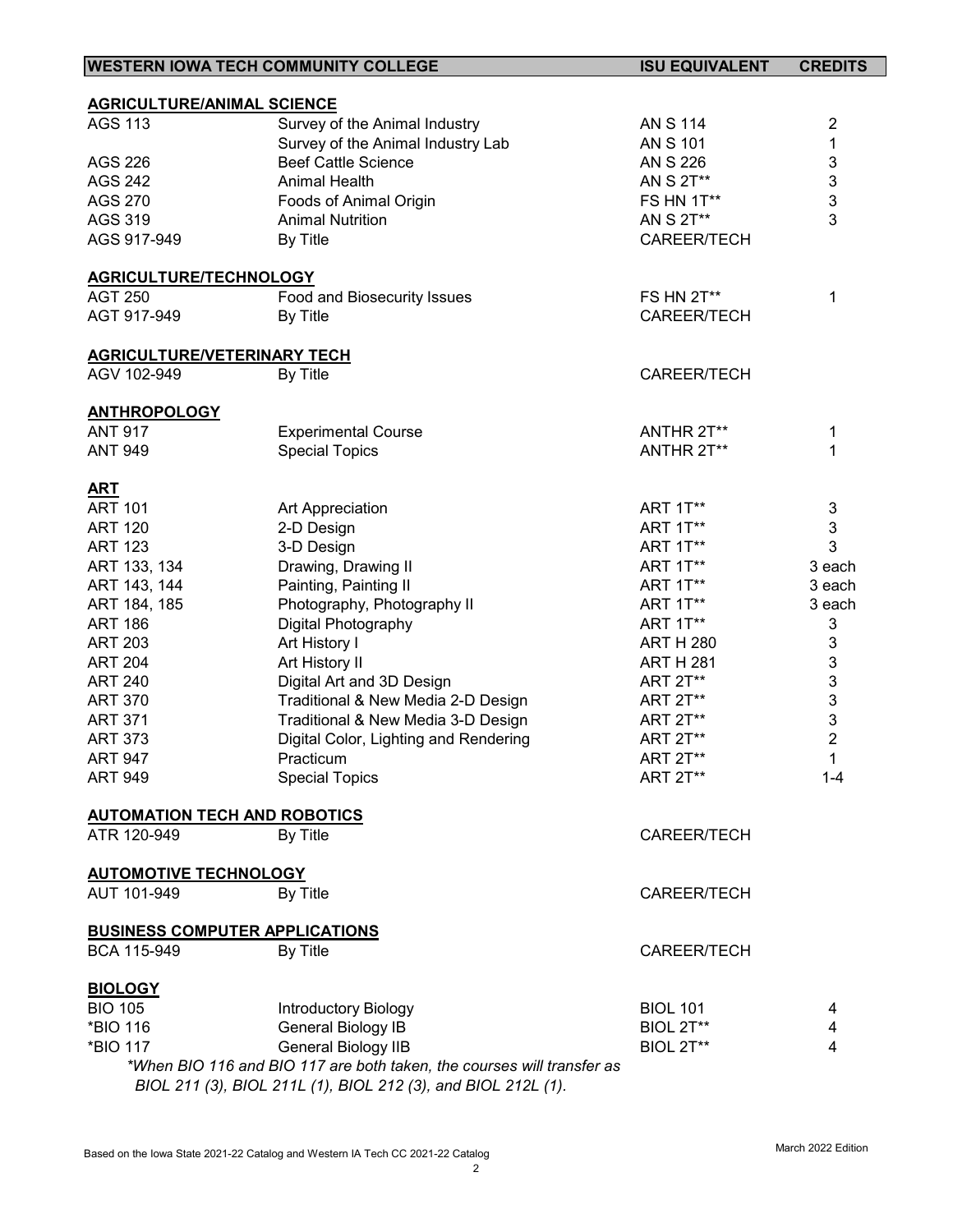| <b>WESTERN IOWA TECH COMMUNITY COLLEGE</b>          |                                                                        | <b>ISU EQUIVALENT</b> | <b>CREDITS</b>          |
|-----------------------------------------------------|------------------------------------------------------------------------|-----------------------|-------------------------|
|                                                     |                                                                        |                       |                         |
| <b>BIOLOGY, continued</b>                           |                                                                        |                       |                         |
| <b>BIO 125</b>                                      | <b>Plant Biology</b>                                                   | BIOL 1T**             | 4                       |
| <b>BIO 147</b>                                      | Genetics                                                               | BIOL 1T**             | 4                       |
| <b>BIO 151</b>                                      | Nutrition                                                              | FS HN 167*            | 3                       |
| <b>BIO 163</b>                                      | <b>Essentials of Anatomy and Physiology</b>                            | <b>BIOL 155</b>       | $\overline{\mathbf{4}}$ |
| *BIO 168                                            | Human Anatomy and Physiology I                                         | BIOL 2T**             | 4                       |
| *BIO 173                                            | Human Anatomy and Physiology II                                        | BIOL 2T**             | 4                       |
|                                                     | *When BIO 168 and BIO 173 are both taken, the courses will transfer as |                       |                         |
|                                                     | BIOL 255 (3), BIOL 255L (1), BIOL 256 (3), and BIOL 256L (1).          |                       |                         |
|                                                     |                                                                        | *Updated 6/6/22       |                         |
| <b>BIO 186</b>                                      | Microbiology                                                           | <b>MICRO 201</b>      | 3                       |
|                                                     |                                                                        | MICRO 201L            | 1                       |
| <b>BIO 295</b>                                      | General Ecology and Lab                                                | BIOL 2T**             | 4                       |
| <b>BIO 917</b>                                      | <b>Experimental Course</b>                                             | BIOL 2T**             | 1                       |
| <b>BIO 949</b>                                      | <b>Special Topics</b>                                                  | BIOL 2T**             | 1                       |
|                                                     |                                                                        |                       |                         |
| <b>BAND INSTRUMENT REPAIR</b>                       |                                                                        |                       |                         |
| BIR 101-949                                         | By Title                                                               | <b>CAREER/TECH</b>    |                         |
|                                                     |                                                                        |                       |                         |
| <b>BUILDING MAINTENANCE</b>                         |                                                                        |                       |                         |
| BMA 175-177                                         | By Title                                                               | <b>CAREER/TECH</b>    |                         |
|                                                     |                                                                        |                       |                         |
| <b>BIOPROCESS TECHNOLOGY</b>                        |                                                                        |                       |                         |
| BPT 114-949                                         | By Title                                                               | <b>CAREER/TECH</b>    |                         |
|                                                     |                                                                        |                       |                         |
| <b>BUSINESS</b>                                     |                                                                        |                       |                         |
| <b>BUS 102</b>                                      | Introduction to Business                                               | BUSAD 1T**            | 3                       |
| <b>BUS 124</b>                                      | <b>Business Innovation</b>                                             | <b>CAREER/TECH</b>    |                         |
| <b>BUS 130</b>                                      |                                                                        | MGMT 1T**             | 3                       |
| <b>BUS 133-150</b>                                  | Introduction to Entrepreneurship<br>By Title                           | <b>CAREER/TECH</b>    |                         |
| <b>BUS 185</b>                                      | <b>Business Law I</b>                                                  | <b>ACCT 215</b>       | 3                       |
|                                                     |                                                                        |                       | 3                       |
| <b>BUS 186</b>                                      | <b>Business Law II</b>                                                 | ACCT 2T**             |                         |
| <b>BUS 197-934</b>                                  | By Title                                                               | CAREER/TECH           |                         |
| <b>BUS 949</b>                                      | <b>Special Topics</b>                                                  | BUSAD 2T**            | $1 - 4$                 |
|                                                     |                                                                        |                       |                         |
| <b>COMPUTER-AIDED DRAFTING (CAD)</b><br>CAD 267-949 | By Title                                                               | <b>CAREER/TECH</b>    |                         |
|                                                     |                                                                        |                       |                         |
| <b>CHEMISTRY</b>                                    |                                                                        |                       |                         |
| <b>CHM 122</b>                                      | Introduction to General Chemistry                                      | <b>CHEM 163</b>       |                         |
|                                                     |                                                                        |                       | 3                       |
|                                                     |                                                                        | CHEM 163L             | 1                       |
| <b>CHM 132</b>                                      | Intro to Organic and Biochemistry                                      | <b>CHEM 231</b>       | 3                       |
|                                                     |                                                                        | CHEM 231L             | 1                       |
| <b>CHM 166</b>                                      | <b>General Chemistry I</b>                                             | <b>CHEM 177</b>       | 4                       |
|                                                     |                                                                        | CHEM 177L             | 1                       |
| <b>CHM 176</b>                                      | <b>General Chemistry II</b>                                            | <b>CHEM 178</b>       | 4                       |
|                                                     |                                                                        | CHEM 178L             | 1                       |
| <b>CHM 261</b>                                      | <b>Organic Chemistry I</b>                                             | <b>CHEM 331</b>       | 3                       |
|                                                     |                                                                        | CHEM 331L             | 1                       |
| <b>CHM 271</b>                                      | <b>Organic Chemistry II</b>                                            | <b>CHEM 332</b>       | 3                       |
|                                                     |                                                                        | CHEM 332L             | 1                       |
| <b>CHM 917</b>                                      | <b>Experimental Course</b>                                             | CHEM 2T**             | 1                       |
| <b>CHM 949</b>                                      | <b>Special Topics</b>                                                  | CHEM 2T**             | 1                       |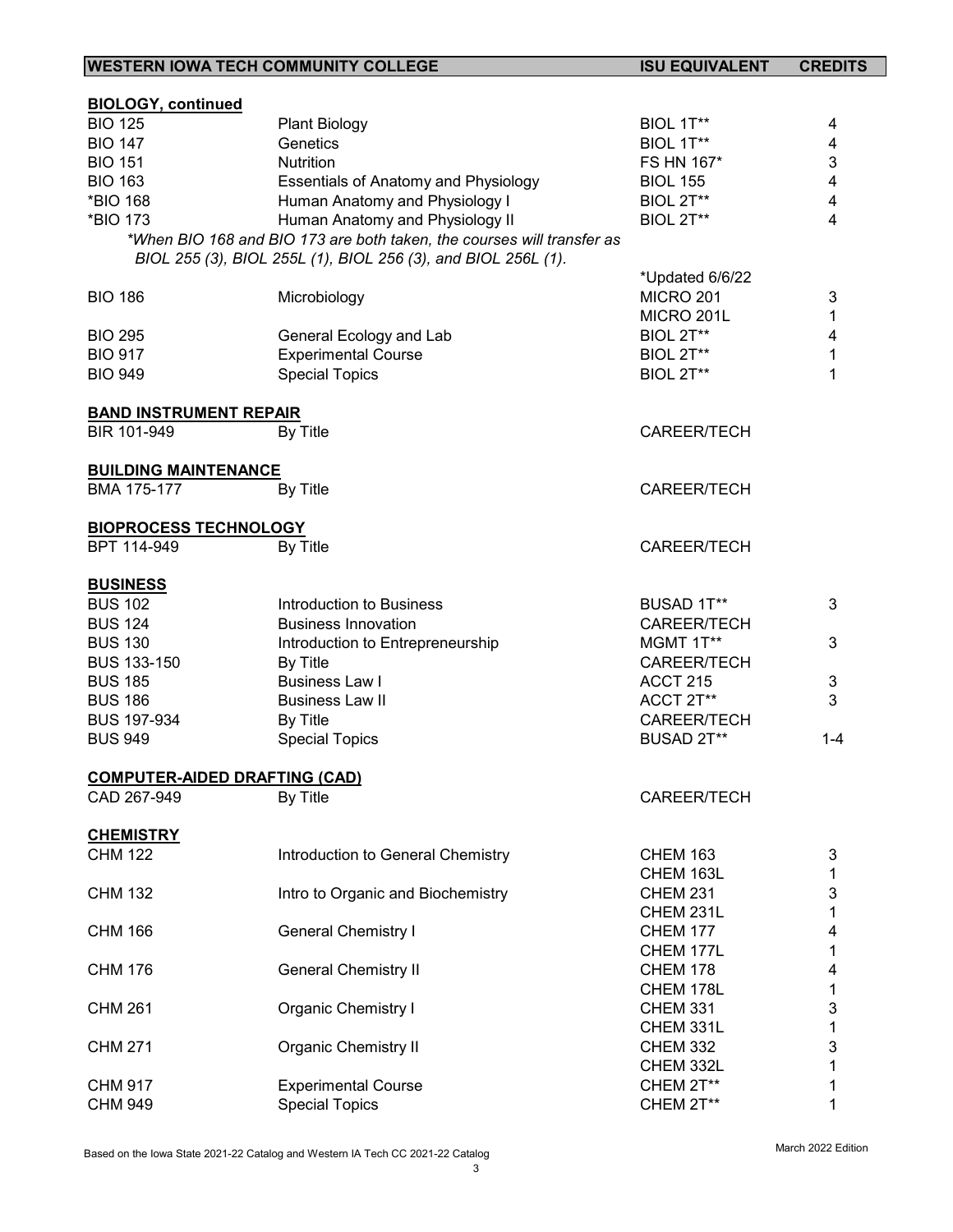| <b>WESTERN IOWA TECH COMMUNITY COLLEGE</b> |                                              | <b>ISU EQUIVALENT</b> | <b>CREDITS</b>                 |
|--------------------------------------------|----------------------------------------------|-----------------------|--------------------------------|
|                                            |                                              |                       |                                |
| <b>CINEMATOGRAPHY</b>                      |                                              |                       |                                |
| CIN 104-949                                | By Title                                     | <b>CAREER/TECH</b>    |                                |
| <b>COMPUTER PROGRAMMING</b>                |                                              |                       |                                |
| CIS 123-132                                | By Title                                     | <b>CAREER/TECH</b>    |                                |
| <b>CIS 171</b>                             | Java                                         | COM S 1T**            | 3                              |
| <b>CIS 175</b>                             | Java II                                      | COM S 1T**            | 3                              |
| CIS 193-949                                | By Title                                     | CAREER/TECH           |                                |
| <b>CULTURAL STUDIES</b>                    |                                              |                       |                                |
| <b>CLS 201</b>                             | <b>Cultural Perspectives</b>                 | HUM 2T**              | $\mathbf 1$                    |
| <b>CLS 202</b>                             | <b>Cultural Perspectives</b>                 | <b>HUM 2T**</b>       | $\overline{\mathbf{c}}$        |
| <b>CLS 203</b>                             | <b>Cultural Perspectives</b>                 | <b>HUM 2T**</b>       | 3                              |
| <b>CLS 212</b>                             | <b>Diversity</b>                             | SOC 2T**              | 3                              |
|                                            |                                              |                       | 1                              |
| <b>CLS 917</b>                             | <b>Experimental Course</b>                   | <b>HUM 2T**</b>       |                                |
| <b>CLS 949</b>                             | <b>Special Topics</b>                        | <b>HUM 2T**</b>       | 1                              |
| <b>COMMUNICATION</b>                       |                                              |                       |                                |
| COM 723-949                                | By Title                                     | CAREER/TECH           |                                |
| <b>CONSTRUCTION</b>                        |                                              |                       |                                |
| CON 112-949                                | By Title                                     | CAREER/TECH           |                                |
| <b>CRIMINAL JUSTICE</b>                    |                                              |                       |                                |
| <b>CRJ 100</b>                             | Introduction to Criminal Justice             | C J 240               | 3                              |
| CRJ 101-113                                | By Title                                     | <b>CAREER/TECH</b>    |                                |
| <b>CRJ 120</b>                             | Introduction to Corrections                  | C J 1T**              | $\sqrt{3}$                     |
| <b>CRJ 131</b>                             | <b>Criminal Law and Procedure</b>            | C J 1T**              | 3                              |
| CRJ 133-168                                | By Title                                     | CAREER/TECH           |                                |
| <b>CRJ 200</b>                             | Criminology                                  | C J 242               | $\mathsf 3$                    |
|                                            |                                              | SOC 241               | 3                              |
| <b>CRJ 201</b>                             | Juvenile Delinquency                         |                       |                                |
| CRJ 210-949                                | By Title                                     | <b>CAREER/TECH</b>    |                                |
| <b>COLLISION REPAIR AND REFINISH</b>       |                                              |                       |                                |
| CRR 102-949                                | By Title                                     | CAREER/TECH           |                                |
| <b>COMPUTER SCIENCE</b>                    |                                              |                       |                                |
| <b>CSC 116</b>                             | <b>Information Computing</b>                 | <b>COM S 113</b>      | 3                              |
| <b>CSC 142</b>                             | <b>Computer Science</b>                      | COM S 1T**            | 4                              |
| <b>CSC 153</b>                             | Data Structures                              | COM S 1T**            | $\overline{\mathcal{A}}$       |
| <b>CSC 175</b>                             | Computer Organization & Assembly Lang Progrm | COM S 1T**            | 4                              |
| <b>CSC 917</b>                             | <b>Experimental Course</b>                   | COM S 2T**            | $1 - 4$                        |
| <b>DENTAL</b>                              |                                              |                       |                                |
| DEA 101-949                                | By Title                                     | <b>CAREER/TECH</b>    |                                |
|                                            |                                              |                       |                                |
| <b>FILM AND THEATRE</b><br><b>DRA 101</b>  | Introduction to Theatre                      | THTRE 106             |                                |
| <b>DRA 112</b>                             | American Film                                | ENGL 1T**             | 3                              |
|                                            |                                              |                       | $\ensuremath{\mathsf{3}}$<br>3 |
| <b>DRA 130</b>                             | Acting I                                     | THTRE 251             |                                |
| <b>DRA 949</b>                             | <b>Special Topics</b>                        | THTRE 2T**            | $1 - 4$                        |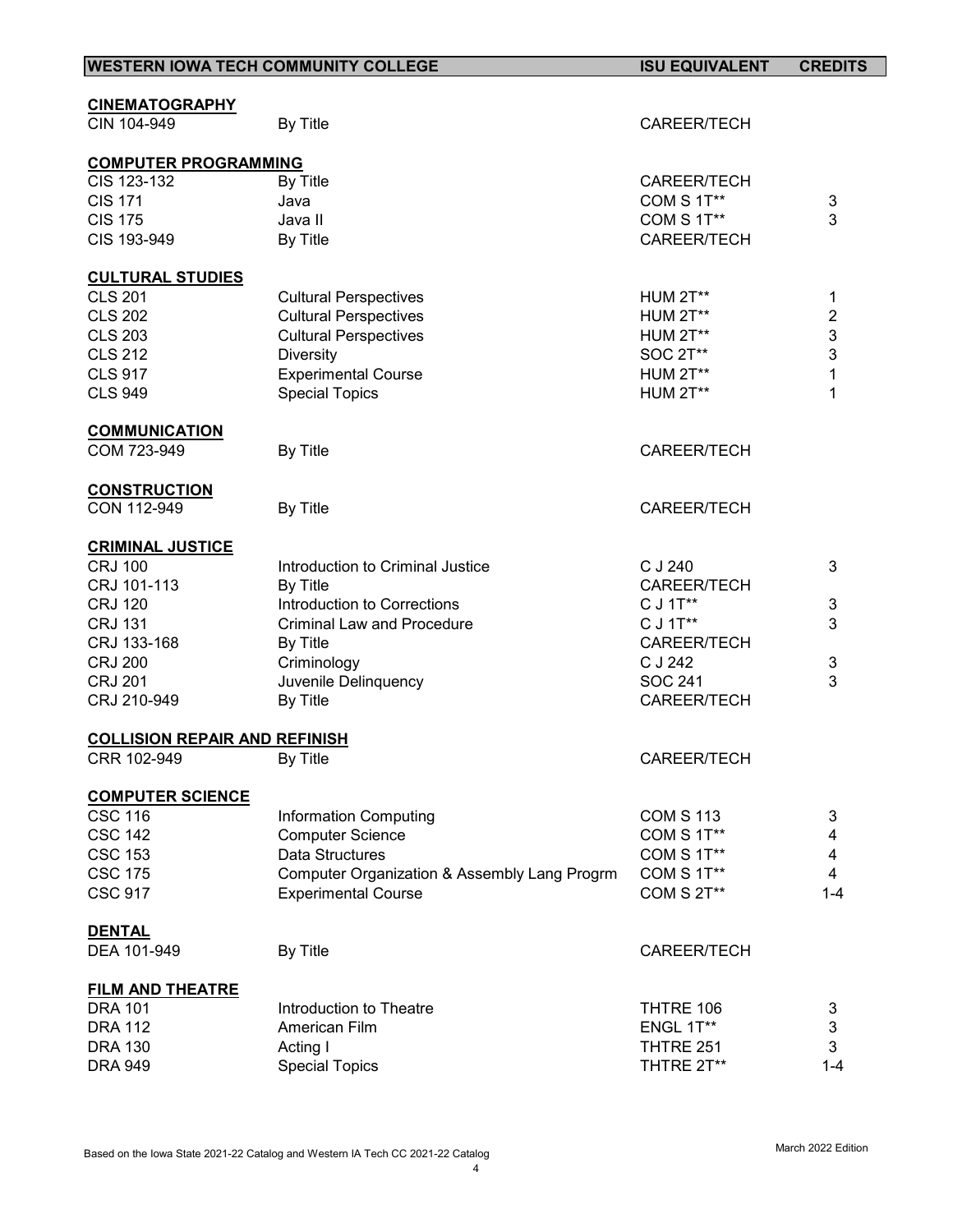| <b>WESTERN IOWA TECH COMMUNITY COLLEGE</b> |                                                               | <b>ISU EQUIVALENT</b> | <b>CREDITS</b>            |  |
|--------------------------------------------|---------------------------------------------------------------|-----------------------|---------------------------|--|
|                                            |                                                               |                       |                           |  |
| <b>DRAFTING</b>                            |                                                               |                       |                           |  |
| DRF 113-949                                | By Title                                                      | <b>CAREER/TECH</b>    |                           |  |
| <b>EARLY CHILDHOOD EDUCATION</b>           |                                                               |                       |                           |  |
| <b>ECE 103</b>                             | Intro to Early Childhood Education                            | HD FS 1T**            | 3                         |  |
| ECE 106-113                                | By Title                                                      | <b>CAREER/TECH</b>    |                           |  |
| <b>ECE 133</b>                             | Child Health, Safety and Nutrition                            | HD FS 1T**            | 3                         |  |
| <b>ECE 158</b>                             | Early Childhood Curriculum I                                  | HD FS 1T**            | $\mathbf{3}$              |  |
| <b>ECE 159</b>                             | Early Childhood Curriculum II                                 | HD FS 1T**            | $\mathsf 3$               |  |
| <b>ECE 170</b>                             | Child Growth and Development                                  | HD FS 1T**            | $\mathbf{3}$              |  |
| <b>ECE 215</b>                             | Home, School, Community Relations                             | HD FS 2T**            | $\mathfrak{S}$            |  |
| <b>ECE 221</b>                             | Infant/Toddler Care and Education                             | <b>HD FS 2T**</b>     | 3                         |  |
| <b>ECE 241</b>                             | Early Childhood Lab                                           | HD FS 2T**            | $\overline{2}$            |  |
| <b>ECE 243</b>                             | Early Childhood Guidance                                      | HD FS 2T**            | $\mathbf{3}$              |  |
| <b>ECE 246</b>                             | <b>Observation and Assessment</b>                             | <b>HD FS 2T**</b>     | 4                         |  |
| <b>ECE 262</b>                             | Early Childhood Field Experience                              | HD FS 2T**            | $\ensuremath{\mathsf{3}}$ |  |
| <b>ECE 287</b>                             | <b>Exceptional Learner</b>                                    | HD FS 2T**            | 3                         |  |
| <b>ECE 290</b>                             |                                                               | CAREER/TECH           |                           |  |
|                                            | Early Childhood Program Administration                        |                       |                           |  |
| <b>ECE 917</b>                             | <b>Experimental Course</b><br><b>Administrative Practicum</b> | HD FS 2T**            | $1 - 4$                   |  |
| <b>ECE 930</b>                             |                                                               | <b>HD FS 2T**</b>     | $\overline{2}$            |  |
| <b>ECE 932</b>                             | Internship                                                    | <b>CAREER/TECH</b>    |                           |  |
| <b>ECE 949</b>                             | <b>Special Topics</b>                                         | HD FS 2T**            | $1 - 4$                   |  |
| <b>ECONOMICS</b>                           |                                                               |                       |                           |  |
| <b>ECN 120</b>                             | Principles of Macroeconomics                                  | <b>ECON 102</b>       | 3                         |  |
| <b>ECN 130</b>                             | Principels of Microeconomics                                  | <b>ECON 101</b>       | 3                         |  |
| <b>ECN 917</b>                             | <b>Experimental Course</b>                                    | ECON 2T**             | $1 - 4$                   |  |
| <b>ECN 949</b>                             | <b>Special Topics</b>                                         | ECON 2T**             | $1 - 4$                   |  |
|                                            |                                                               |                       |                           |  |
| <b>EDUCATION</b>                           |                                                               |                       |                           |  |
| <b>EDU 210</b>                             | <b>Foundations of Education</b>                               | <b>EDUC 204</b>       | 3                         |  |
| <b>EDU 218</b>                             | Initial Field Experience                                      | EDUC 2T**             | $\boldsymbol{2}$          |  |
| <b>EDU 220</b>                             | <b>Human Relations</b>                                        | EDUC 2T**             | 3                         |  |
| <b>EDU 240</b>                             | <b>Educational Psychology</b>                                 | PSYCH 333             | 3                         |  |
| <b>EDU 245</b>                             | <b>Exceptional Learner</b>                                    | <b>SP ED 250</b>      | 3                         |  |
| <b>EDU 255</b>                             | Technology in the Classroom                                   | <b>EDUC 201</b>       | 3                         |  |
| <b>EDU 917</b>                             | <b>Experimental Course</b>                                    | EDUC 2T**             | $1 - 4$                   |  |
| <b>EDU 949</b>                             | <b>Special Topics</b>                                         | EDUC 2T**             | $1 - 4$                   |  |
| <b>ENGINEERING TECHNOLOGY</b>              |                                                               |                       |                           |  |
| EGT 142-949                                | By Title                                                      | CAREER/TECH           |                           |  |
|                                            |                                                               |                       |                           |  |
| <b>ELECTRICAL TECHNOLOGY</b>               |                                                               |                       |                           |  |
| ELE 101-949                                | By Title                                                      | CAREER/TECH           |                           |  |
| <b>ELECTRONICS</b>                         |                                                               |                       |                           |  |
| ELT 102-949                                | By Title                                                      | <b>CAREER/TECH</b>    |                           |  |
|                                            |                                                               |                       |                           |  |
|                                            | <b>EMERGENCY MEDICAL SERVICES</b>                             |                       |                           |  |
| EMS 114-949                                | By Title                                                      | CAREER/TECH           |                           |  |
|                                            |                                                               |                       |                           |  |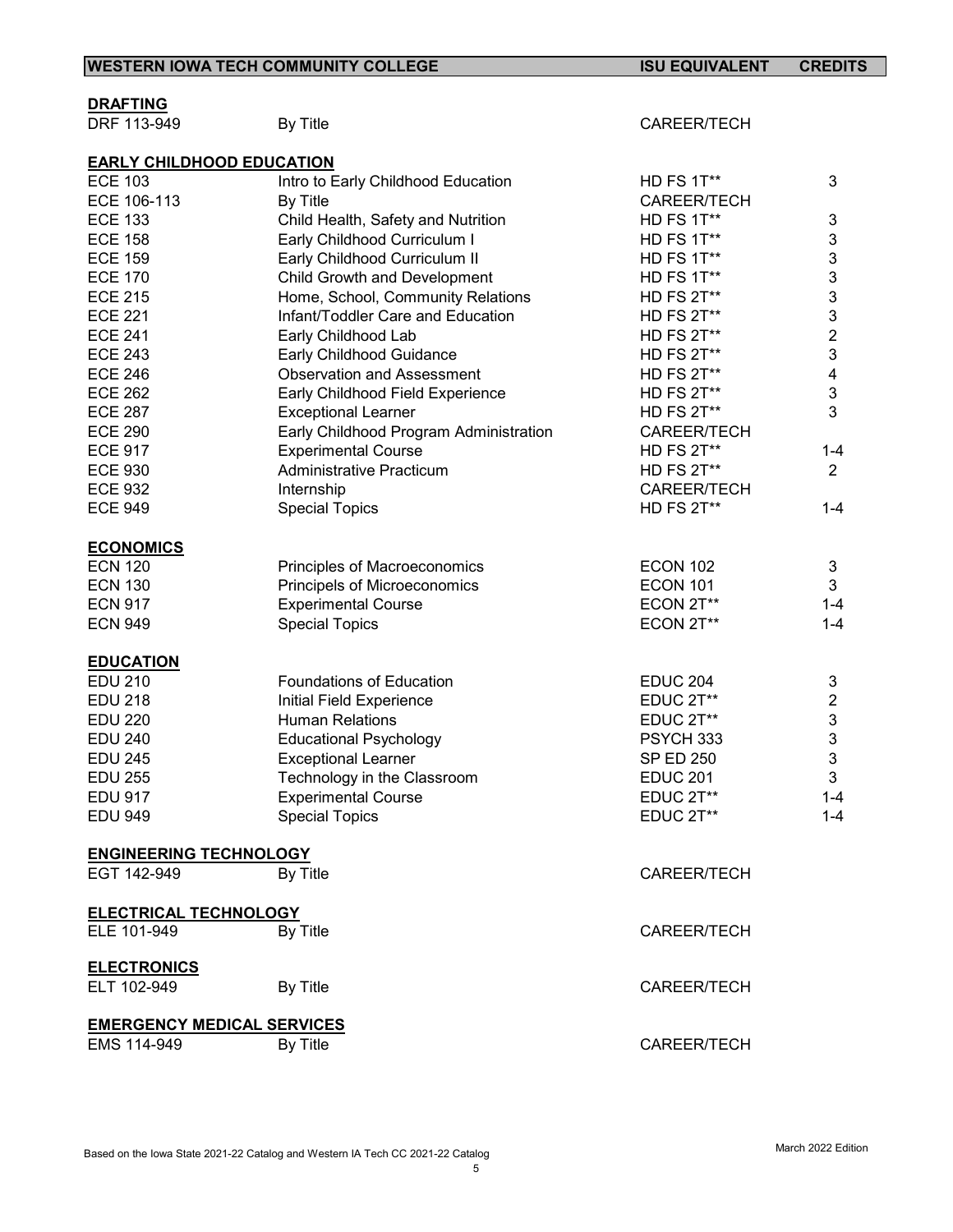| <b>WESTERN IOWA TECH COMMUNITY COLLEGE</b>    |                                 | <b>ISU EQUIVALENT</b> | <b>CREDITS</b>            |
|-----------------------------------------------|---------------------------------|-----------------------|---------------------------|
|                                               |                                 |                       |                           |
| <b>ENGLISH COMPOSITION</b>                    |                                 |                       |                           |
| <b>ENG 105</b>                                | Composition I                   | <b>ENGL 150</b>       | 3                         |
| <b>ENG 106</b>                                | <b>Composition II</b>           | <b>ENGL 250</b>       | 3                         |
| <b>ENG 150</b>                                | Fundamentals of English Grammar | ENGL 1T**             | 3                         |
| <b>ENG 221</b>                                | <b>Creative Writing</b>         | <b>ENGL 207</b>       | 3                         |
| <b>ENG 917</b>                                | <b>Experimental Course</b>      | <b>ENGL 2T**</b>      | 3                         |
| <b>ENG 949</b>                                | <b>Special Topics</b>           | <b>ENGL 2T**</b>      | 3                         |
| <b>ENVIRONMENTAL SCIENCE</b>                  |                                 |                       |                           |
| <b>ENV 111</b>                                | <b>Environmental Science</b>    | <b>BIOL 173</b>       | 4                         |
| <b>ENV 917</b>                                | <b>Experimental Course</b>      | <b>ENV S 2T**</b>     | $\mathbf 1$               |
| <b>ENV 949</b>                                | <b>Special Topics</b>           | <b>ENV S 2T**</b>     | 1                         |
| <b>INTENSIVE ENGLISH AS A SECOND LANGUAGE</b> |                                 |                       |                           |
| ESI 001-949                                   | By Title                        |                       | No Credit                 |
|                                               |                                 |                       |                           |
| <b>FINANCE</b>                                |                                 |                       |                           |
| FIN 020-040                                   | By Title                        |                       | No Credit                 |
| <b>FIN 121</b>                                | <b>Personal Finance</b>         | <b>HD FS 283</b>      | 3                         |
| <b>FIN 130</b>                                | Principles of Finance           | <b>FIN 2T**</b>       | 3                         |
| <b>FIN 917</b>                                | <b>Experimental Course</b>      | <b>FIN 2T**</b>       | $1 - 4$                   |
| <b>FIN 949</b>                                | <b>Special Topics</b>           | <b>FIN 2T**</b>       | $1 - 4$                   |
| <b>FIRE SCIENCE</b>                           |                                 |                       |                           |
| FIR 124-949                                   | By Title                        | CAREER/TECH           |                           |
|                                               |                                 |                       |                           |
| <b>FOREIGN LANGUAGE - FRENCH</b>              |                                 |                       |                           |
| <b>FLF 141</b>                                | <b>Elementary French I</b>      | FRNCH 101             | 4                         |
| <b>FLF 142</b>                                | <b>Elementary French II</b>     | FRNCH 102             | 4                         |
| <b>FLF 917</b>                                | <b>Experimental Course</b>      | FRNCH 2T**            | 1                         |
| <b>FLF 949</b>                                | <b>Special Topics</b>           | FRNCH 2T**            | 1                         |
| <b>FOREIGN LANGUAGE - GERMAN</b>              |                                 |                       |                           |
| <b>FLG 141</b>                                | <b>Elementary German I</b>      | <b>GER 101</b>        | 4                         |
| <b>FLG 142</b>                                | <b>Elementary German II</b>     | <b>GER 102</b>        | 4                         |
| <b>FLG 917</b>                                | <b>Experimental Course</b>      | <b>GER 2T**</b>       | 1                         |
| <b>FLG 949</b>                                | <b>Special Topics</b>           | <b>GER 2T**</b>       | 1                         |
| <b>FOREIGN LANGUAGE - SPANISH</b>             |                                 |                       |                           |
| <b>FLS 141</b>                                | <b>Elementary Spanish I</b>     | <b>SPAN 101</b>       | 4                         |
| <b>FLS 142</b>                                | <b>Elementary Spanish II</b>    | <b>SPAN 102</b>       | $\overline{\mathbf{4}}$   |
| <b>FLS 231</b>                                | Intermediate Spanish I          | <b>SPAN 201</b>       | $\ensuremath{\mathsf{3}}$ |
| <b>FLS 232</b>                                | Intermediate Spanish II         | <b>SPAN 202</b>       | 3                         |
| <b>FLS 917</b>                                | <b>Experimental Course</b>      | SPAN 2T**             | $\mathbf 1$               |
| <b>FLS 949</b>                                | <b>Special Topics</b>           | SPAN 2T**             | 1                         |
|                                               |                                 |                       |                           |
| <b>GEOGRAPHY</b>                              |                                 |                       |                           |
| <b>GEO 121</b>                                | <b>World Regional Geography</b> | S SCI 1T**            | 3                         |
| <b>GEO 917</b>                                | <b>Experimental Course</b>      | S SCI 1T**            | $1 - 4$                   |
| <b>GEO 949</b>                                | <b>Special Topics</b>           | S SCI 2T**            | $1 - 4$                   |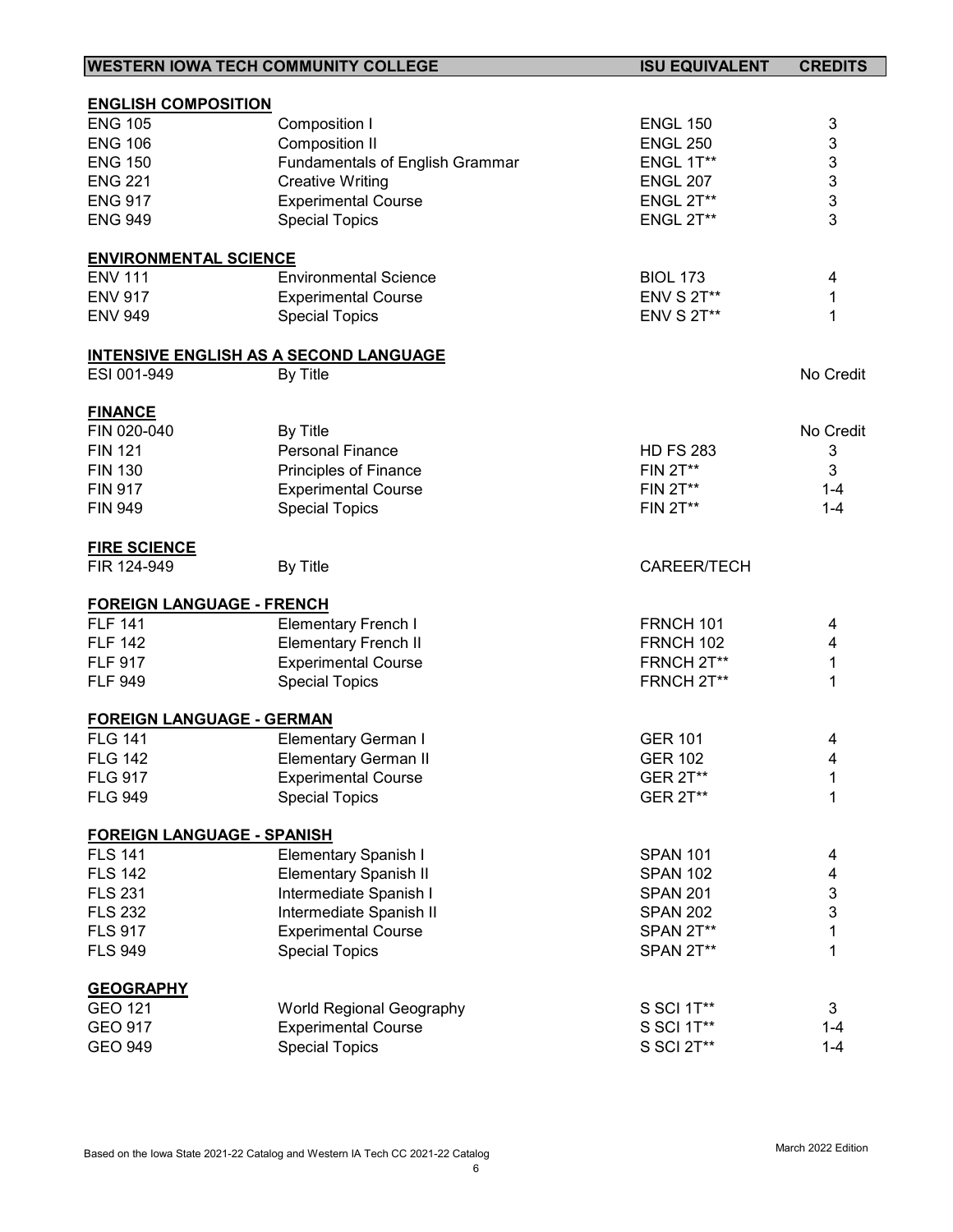|                                                     | <b>WESTERN IOWA TECH COMMUNITY COLLEGE</b>                      | <b>ISU EQUIVALENT</b> | <b>CREDITS</b>            |
|-----------------------------------------------------|-----------------------------------------------------------------|-----------------------|---------------------------|
|                                                     |                                                                 |                       |                           |
| <b>GRAPHIC COMMUNICATIONS</b>                       |                                                                 |                       |                           |
| GRA 100-949                                         | By Title                                                        | CAREER/TECH           |                           |
|                                                     |                                                                 |                       |                           |
| HCM 100-949                                         | <b>HOSPITALITY, CULINARY ARTS &amp; MANAGEMENT</b>              |                       |                           |
|                                                     | By Title                                                        | CAREER/TECH           |                           |
| <b>HEATING AND AIR CONDITIONING</b>                 |                                                                 |                       |                           |
| HCR 112-949                                         | By Title                                                        | CAREER/TECH           |                           |
|                                                     |                                                                 |                       |                           |
| <b>HISTORY</b>                                      |                                                                 |                       |                           |
| <b>HIS 110</b>                                      | Western Civ: Ancient to Early Modern                            | <b>HIST 201</b>       | 3                         |
| <b>HIS 111</b>                                      | Western Civ: Early Modern to Present                            | <b>HIST 202</b>       | 3                         |
| <b>HIS 151</b>                                      | U.S. History to 1877                                            | <b>HIST 221</b>       | $\mathfrak{S}$            |
| <b>HIS 152</b>                                      | U.S. History Since 1877                                         | <b>HIST 222</b>       | 3                         |
| <b>HIS 211</b>                                      | <b>Modern Asian History</b>                                     | HIST 2T**             | 3                         |
| <b>HIS 917</b>                                      | <b>Experimental Course</b>                                      | HIST 2T**             | $1 - 4$                   |
| <b>HIS 949</b>                                      | <b>Special Topics</b>                                           | HIST 2T**             | $1 - 4$                   |
|                                                     |                                                                 |                       |                           |
| <b>HEALTH INFORMATION TECHNOLOGY</b><br>HIT 136-949 | By Title                                                        | CAREER/TECH           |                           |
|                                                     |                                                                 |                       |                           |
| <b>HEALTH SCIENCE</b>                               |                                                                 |                       |                           |
| HSC 105-949                                         | By Title                                                        | CAREER/TECH           |                           |
|                                                     |                                                                 |                       |                           |
| <b>HUMANITIES</b>                                   |                                                                 |                       |                           |
| <b>HUM 101</b>                                      | Introduction to the Humanities                                  | HUM 1T**              | 3                         |
| <b>HUM 220</b>                                      | Mythology                                                       | HUM 2T**              | $\ensuremath{\mathsf{3}}$ |
| <b>HUM 287</b>                                      | Leadership Development Studies                                  | HUM 2T**              | 3                         |
| <b>HUM 917</b>                                      | <b>Experimental Course</b>                                      | HUM 2T**              | $1 - 4$                   |
| <b>HUM 949</b>                                      | <b>Special Topics</b>                                           | HUM 2T**              | $1 - 4$                   |
| <b>INDUSTRIAL TECHNOLOGY</b>                        |                                                                 |                       |                           |
| IND 146-949                                         | By Title                                                        | CAREER/TECH           |                           |
|                                                     |                                                                 |                       |                           |
| <b>LITERATURE</b>                                   |                                                                 |                       |                           |
| LIT 101                                             | Introduction to Literature                                      | <b>ENGL 201</b>       | 3                         |
| LIT 105                                             | <b>Children's Literature</b>                                    | <b>HD FS 240</b>      | 3                         |
| <b>LIT 110</b>                                      | American Literature to Mid-1800s                                | <b>ENGL 227</b>       | 3                         |
| <b>LIT 111</b>                                      | American Literature Since Mid-1800s                             | <b>ENGL 228</b>       | 3                         |
| <b>LIT 133</b>                                      | Minority Voices in U.S. Literature                              | ENGL 2T**             | 3                         |
| <b>LIT 140</b>                                      | <b>British Literature I</b>                                     | <b>ENGL 225</b>       | 3                         |
| <b>LIT 141</b>                                      | <b>British Literature II</b>                                    | <b>ENGL 226</b>       | 3                         |
| LIT 150, 151                                        | World Literature I, II                                          | ENGL 2T**             | 3 each                    |
| <b>LIT 185</b>                                      | <b>Contemporary Literature</b>                                  | ENGL 2T**             | 3                         |
| <b>LIT 917</b>                                      | <b>Experimental Course</b>                                      | ENGL 2T**             | $1 - 4$                   |
| LIT 949                                             | <b>Special Topics</b>                                           | ENGL 2T**             | $1 - 4$                   |
| <b>MEDICAL ASSISTANT</b>                            |                                                                 |                       |                           |
| MAP 123-949                                         | By Title                                                        | CAREER/TECH           |                           |
|                                                     |                                                                 |                       |                           |
| <b>MATHEMATICS</b>                                  |                                                                 |                       |                           |
| *MAT 102                                            | Intermediate Algebra                                            | <b>MATH 100Z</b>      | 4                         |
|                                                     | *Transfer credit in MATH 100Z does not count toward graduation. |                       |                           |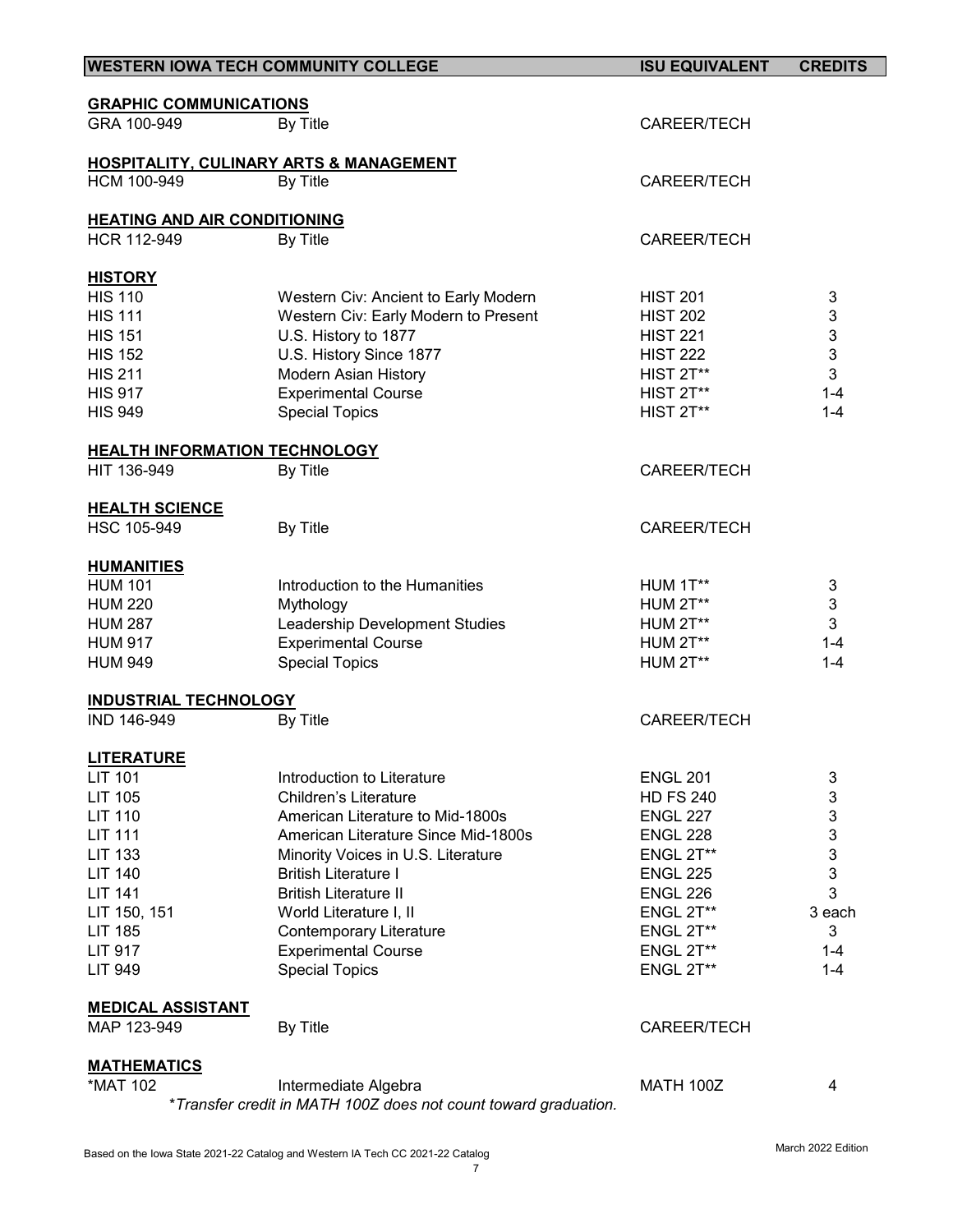| <b>WESTERN IOWA TECH COMMUNITY COLLEGE</b>      |                                                                     | <b>ISU EQUIVALENT</b>     | <b>CREDITS</b> |
|-------------------------------------------------|---------------------------------------------------------------------|---------------------------|----------------|
|                                                 |                                                                     |                           |                |
| <b>MATHEMATICS, continued</b><br><b>MAT 111</b> | Math for Liberal Arts                                               | MATH 1T**                 | 4              |
| <b>MAT 117</b>                                  | Math for Elementary Teachers                                        | <b>MATH 195</b>           | 3              |
| <b>MAT 121</b>                                  |                                                                     | <b>MATH 140</b>           | 4              |
| <b>MAT 129</b>                                  | College Algebra<br>Precalculus                                      |                           |                |
|                                                 |                                                                     | <b>MATH 143</b>           | 5              |
| <b>MAT 130</b>                                  | Trigonometry                                                        | MATH 1T**                 | 3              |
| <b>MAT 156</b>                                  | <b>Statistics</b>                                                   | <b>STAT 104</b>           | 3              |
| <b>MAT 157</b>                                  | <b>Statistics</b>                                                   | <b>STAT 101</b>           | 4              |
| <b>MAT 201</b>                                  | <b>Applied Calculus</b>                                             | <b>MATH 160</b>           | 5              |
| <b>MAT 211</b>                                  | Calculus I                                                          | <b>MATH 165</b>           | 5              |
| <b>MAT 217</b>                                  | Calculus II                                                         | <b>MATH 166</b>           | 5              |
| <b>MAT 219</b>                                  | Calculus III                                                        | <b>MATH 265</b>           | 4              |
| MAT 772-777                                     | By Title                                                            | CAREER/TECH               |                |
| <b>MAT 917</b>                                  | <b>Experimental Course</b>                                          | MATH 2T**                 | $1 - 4$        |
| <b>MAT 949</b>                                  | <b>Special Topics</b>                                               | MATH 2T**                 | $1 - 4$        |
| <b>MANUFACTURING</b>                            |                                                                     |                           |                |
| MFG 125-949                                     | By Title                                                            | <b>CAREER/TECH</b>        |                |
| <b>MANAGEMENT</b>                               |                                                                     |                           |                |
| <b>MGT 101</b>                                  | Principles of Management                                            | MGMT 2T**                 | 3              |
| <b>MGT 130</b>                                  | Principles of Supervision                                           | MGMT 2T**                 | 3              |
| <b>MGT 170</b>                                  | Human Resource Management                                           | MGMT 2T**                 | 3              |
| MGT 174-177                                     | By Title                                                            | CAREER/TECH               |                |
| <b>MGT 178</b>                                  | <b>Employment Law</b>                                               | MGMT 2T**                 | 3              |
| <b>MGT 200</b>                                  | <b>Managing Diversity</b>                                           | MGMT 2T**                 | 3              |
| MGT 917-975                                     | By Title                                                            | CAREER/TECH               |                |
| <b>MARKETING</b>                                |                                                                     |                           |                |
| <b>MKT 110</b>                                  | <b>Principles of Marketing</b>                                      | <b>MKT 2T**</b>           | 3              |
| <b>MKT 125</b>                                  | <b>Applied Marketing</b>                                            | CAREER/TECH               |                |
| <b>MKT 140</b>                                  | Principles of Selling                                               | <b>MKT 2T**</b>           | 3              |
| <b>MKT 150</b>                                  | <b>Principles of Advertising</b>                                    | ADVRT 230*                | 3              |
| MKT 160-949                                     | By Title                                                            | <b>CAREER/TECH</b>        |                |
|                                                 |                                                                     | *Updated 4/19/22          |                |
| <b>MASS MEDIA STUDIES</b>                       |                                                                     |                           |                |
| <b>MMS 101</b>                                  | Mass Media                                                          | <b>JL MC 101</b>          | $\sqrt{3}$     |
| <b>MMS 131</b>                                  | <b>News Reporting</b>                                               | JL MC 1T**                | 3              |
| <b>MMS 132</b>                                  | Writing for the Mass Media                                          | JL MC 1T**                | $\mathsf 3$    |
| <b>MMS 142</b>                                  | Media Literacy                                                      | JL MC 1T**                | 3              |
| <b>MMS 156</b>                                  | <b>Media Ethics</b>                                                 | JL MC 1T**                | $\overline{2}$ |
| <b>MMS 157</b>                                  |                                                                     |                           | 3              |
| MMS 161-163                                     | Newscast Structure and Producing                                    | JL MC 1T**                |                |
|                                                 | Broadcasting Practicum I, II, III<br><b>Mass Communications Law</b> | CAREER/TECH<br>JL MC 2T** |                |
| <b>MMS 265</b>                                  |                                                                     |                           | 3              |
| <b>MMS 411</b>                                  | <b>Broadcasting Seminar I</b>                                       | JL MC 2T**                | 1              |
| <b>MMS 412</b>                                  | <b>Broadcasting Seminar II</b>                                      | JL MC 2T**                | 1              |
| <b>MMS 917</b>                                  | <b>Experimental Course</b>                                          | JL MC 2T**                | $1 - 4$        |
| <b>MMS 932</b>                                  | Internship                                                          | JL MC 2T**                | $\overline{2}$ |
| <b>MMS 941</b>                                  | Practicum                                                           | JL MC 2T**                | $1 - 4$        |
| <b>MMS 949</b>                                  | <b>Special Topics</b>                                               | JL MC 2T**                | $1 - 4$        |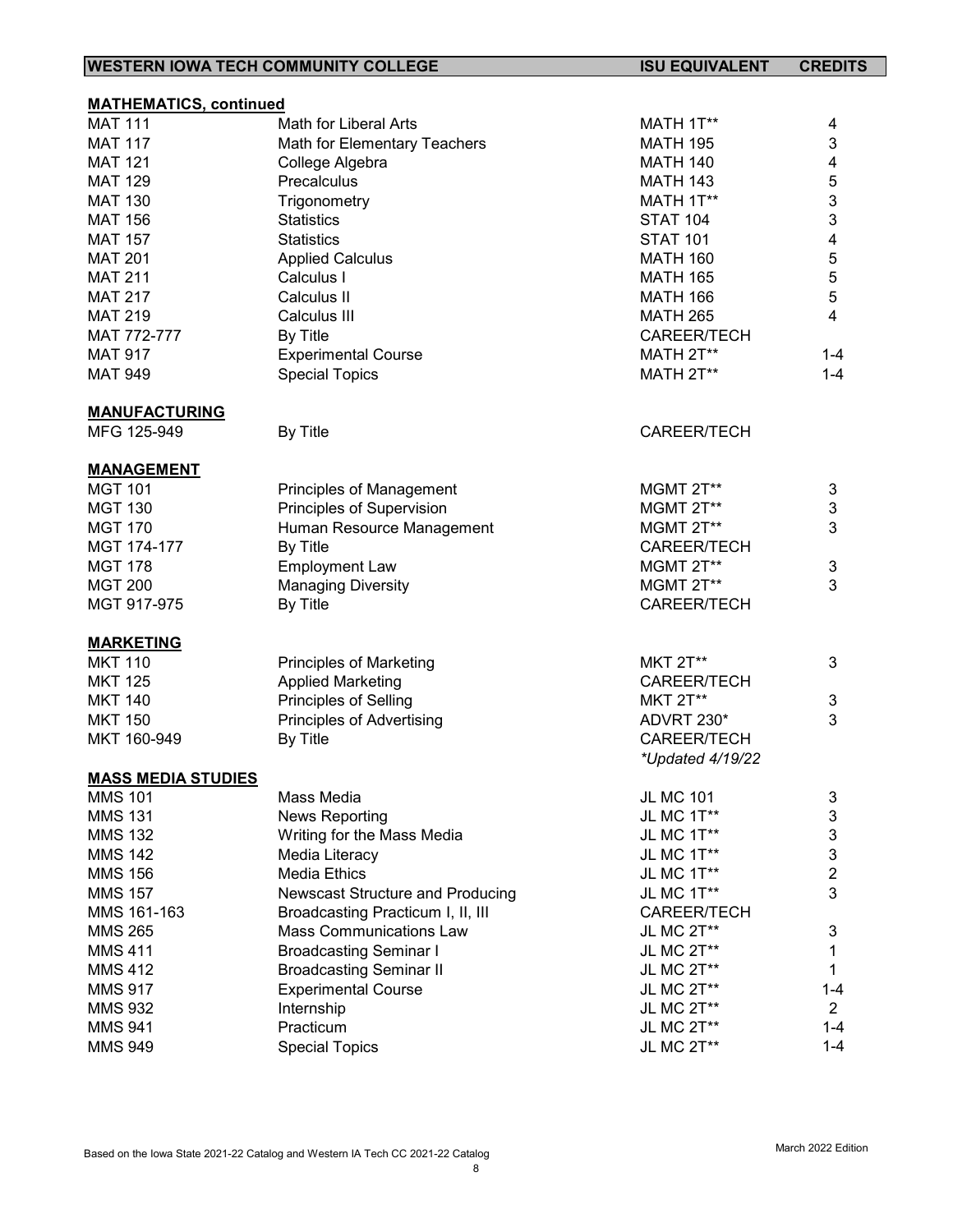| <b>WESTERN IOWA TECH COMMUNITY COLLEGE</b> |                                        | <b>ISU EQUIVALENT</b> | <b>CREDITS</b>          |
|--------------------------------------------|----------------------------------------|-----------------------|-------------------------|
|                                            |                                        |                       |                         |
| <b>MUSIC - APPLIED</b>                     |                                        |                       |                         |
| <b>MUA 101</b>                             | <b>Applied Voice</b>                   | MUSIC 1T**            | 1                       |
| <b>MUA 102</b>                             | <b>Applied Voice II</b>                | MUSIC 1T**            | 1                       |
| <b>MUA 120</b>                             | <b>Applied Piano</b>                   | MUSIC 1T**            | 1                       |
| <b>MUA 124</b>                             | <b>Applied Guitar</b>                  | MUSIC 1T**            | 1                       |
| <b>MUA 126</b>                             | <b>Applied Strings</b>                 | MUSIC 1T**            | 1                       |
| <b>MUA 143</b>                             | <b>Applied Brass I</b>                 | MUSIC 1T**            | 1                       |
| <b>MUA 170</b>                             | Applied Woodwind                       | MUSIC 1T**            | 1                       |
| MUA 174-176                                | By Title                               | CAREER/TECH           |                         |
| <b>MUA 180</b>                             | <b>Applied Percussion I</b>            | MUSIC 1T**            | 1                       |
| <b>MUA 917</b>                             | <b>Experimental Course</b>             | MUSIC 2T**            | $1 - 4$                 |
| <b>MUA 949</b>                             | <b>Special Topics</b>                  | MUSIC 2T**            | $1 - 4$                 |
| <b>MUSIC - GENERAL</b>                     |                                        |                       |                         |
| <b>MUS 100</b>                             | <b>Music Appreciation</b>              | MUSIC 102             | 3                       |
| <b>MUS 102</b>                             | Music Fundamentals                     | MUSIC 101             | 3                       |
| MUS 115-117                                | Music Theory I, II, III                | MUSIC 1T**            | 2 each                  |
| MUS 125, 126                               | Ear Training/Sight Singing, II         | MUSIC 1T**            | 2 each                  |
| <b>MUS 128</b>                             | <b>Music Notation</b>                  | MUSIC 1T**            | $\overline{\mathbf{c}}$ |
| <b>MUS 140</b>                             | <b>Concert Choir</b>                   | MUSIC 1T**            | 1                       |
| <b>MUS 141</b>                             | Concert Choir II                       | MUSIC 1T**            | 1                       |
| <b>MUS 142</b>                             | <b>Concert Choir III</b>               | MUSIC 1T**            | 1                       |
| <b>MUS 150</b>                             | <b>Chamber Ensemble</b>                | MUSIC 1T**            | 1                       |
| <b>MUS 189</b>                             | Jazz Combo                             | MUSIC 1T**            | 1                       |
| <b>MUS 199</b>                             | <b>Music History</b>                   | MUSIC 1T**            | 3                       |
| <b>MUS 202</b>                             | <b>World Music</b>                     | MUSIC 2T**            | 3                       |
| <b>MUS 215</b>                             | Music Theory IV                        | MUSIC 2T**            | $\overline{2}$          |
| MUS 225, 226                               | Ear Training/Sight Singing III, IV     | MUSIC 2T**            | 2 each                  |
| <b>MUS 240</b>                             | Concert Choir IV                       | MUSIC 2T**            | 1                       |
| MUS 267-421                                | By Title                               | CAREER/TECH           |                         |
| <b>MUS 431</b>                             | Audio Practicum I                      | MUSIC 2T**            | 1                       |
| <b>MUS 432</b>                             | Audio Practicum II                     | MUSIC 2T**            | 1                       |
| <b>MUS 917</b>                             | <b>Experimental Course</b>             | MUSIC 2T**            | $1 - 4$                 |
| MUS 932-947                                | By Title                               | <b>CAREER/TECH</b>    |                         |
| <b>MUS 949</b>                             | <b>Special Topics</b>                  | MUSIC 2T**            | $1 - 4$                 |
|                                            |                                        |                       |                         |
| <b>COMPUTER NETWORKING</b><br>NET 121-949  | By Title                               | CAREER/TECH           |                         |
|                                            |                                        |                       |                         |
| PHYSICAL EDUCATION ACTIVITIES              |                                        |                       |                         |
| <b>PEA 148</b>                             | <b>Physical Fitness I</b>              | <b>KIN 163</b>        | $\overline{2}$          |
| <b>PEA 917</b>                             | <b>Experimental Course</b>             | <b>KIN 2T**</b>       | $1 - 4$                 |
| <b>PEA 949</b>                             | <b>Special Topics</b>                  | <b>KIN 2T**</b>       | $1 - 4$                 |
| <b>COACHING/OFFICIATING</b>                |                                        |                       |                         |
| <b>PEC 110</b>                             | Coaching Ethics, Techniques and Theory | <b>KIN 1T**</b>       | 1                       |
| <b>PEC 115</b>                             | Athletic Development and Human Growth  | <b>KIN 1T**</b>       | 1                       |
| <b>PEC 120</b>                             | <b>Body Structure and Function</b>     | <b>KIN 1T**</b>       | 1                       |
| <b>PEC 126</b>                             | <b>Athletic Injury Prevention</b>      | A TR 220              | $\overline{2}$          |
| <b>PEC 917</b>                             | <b>Experimental Course</b>             | <b>KIN 2T**</b>       | $1 - 4$                 |
| <b>PEC 949</b>                             | <b>Special Topics</b>                  | <b>KIN 2T**</b>       | $1 - 4$                 |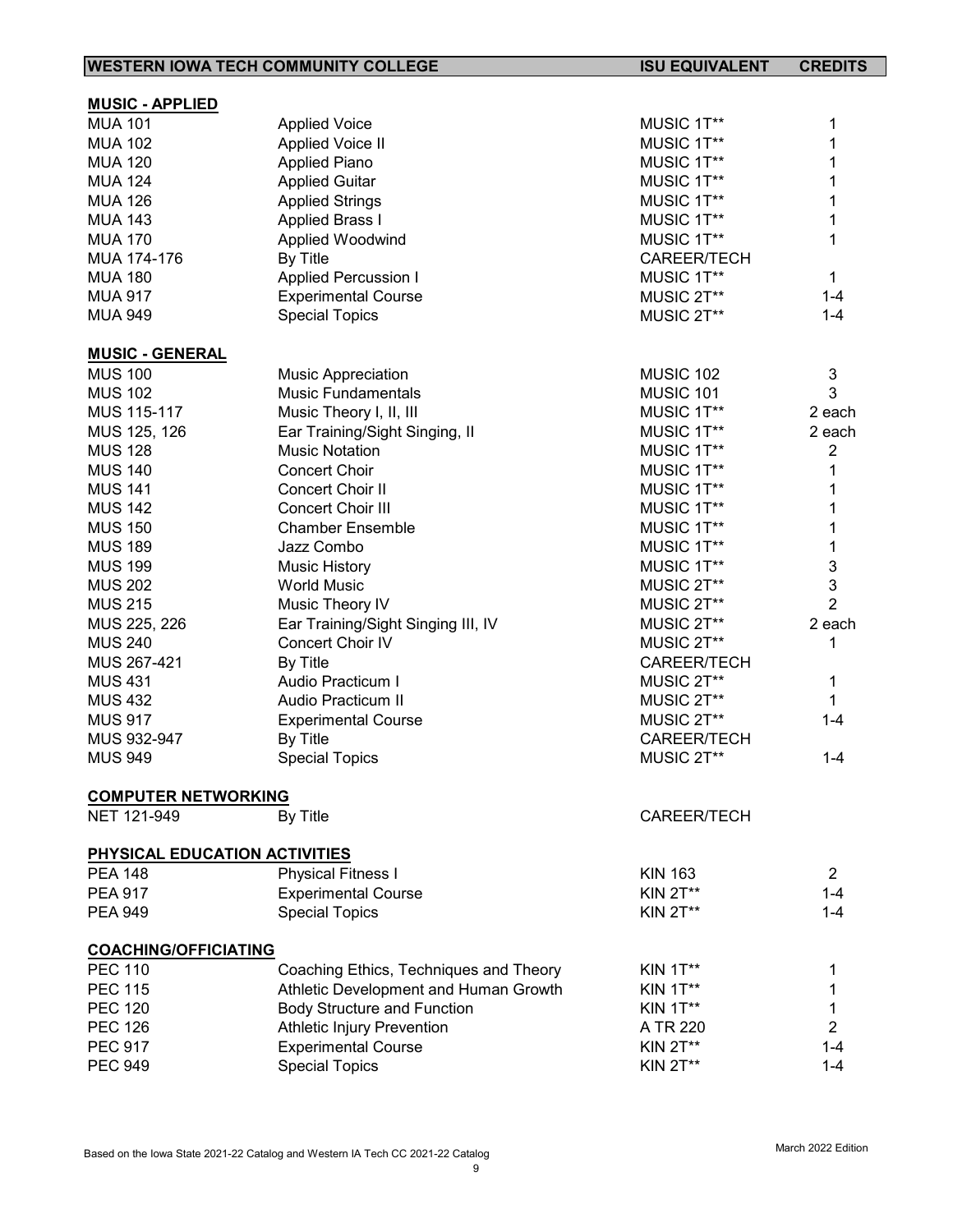| <b>WESTERN IOWA TECH COMMUNITY COLLEGE</b> |                                            | <b>ISU EQUIVALENT</b> | <b>CREDITS</b>            |
|--------------------------------------------|--------------------------------------------|-----------------------|---------------------------|
|                                            |                                            |                       |                           |
| PHYSICAL EDUCATION TRAINING                |                                            |                       |                           |
| <b>PET 104</b>                             | <b>Basic Athletic Training</b>             | A TR 1T**             | $\overline{c}$            |
| <b>PET 140</b>                             | <b>Athletic Training Practicum I</b>       | A TR 1T**             | 1                         |
| <b>PET 150</b>                             | Athletic Training Practicum II             | A TR 1T**             | 1                         |
| <b>PET 171</b>                             | <b>Athletic Training Practicum III</b>     | A TR 1T**             | 1                         |
| <b>PET 400</b>                             | Prevention & Care in Athletic Training     | A TR 2T**             | 4                         |
| <b>PHILOSOPHY</b>                          |                                            |                       |                           |
| <b>PHI 101</b>                             | Introduction to Philosophy                 | <b>PHIL 201</b>       | $\ensuremath{\mathsf{3}}$ |
| <b>PHI 105</b>                             | Introduction to Ethics                     | <b>PHIL 230</b>       | $\ensuremath{\mathsf{3}}$ |
| <b>PHI 111</b>                             | <b>Basic Reasoning</b>                     | <b>PHIL 206</b>       | 3                         |
| <b>PHI 917</b>                             | <b>Experimental Course</b>                 | PHIL 2T**             | $1 - 4$                   |
| <b>PHI 949</b>                             | <b>Special Topics</b>                      | PHIL 2T**             | $1 - 4$                   |
| <b>PHARMACY TECHNICIAN</b>                 |                                            |                       |                           |
| PHR 105-949                                | By Title                                   | CAREER/TECH           |                           |
|                                            |                                            |                       |                           |
| <b>PHYSICAL SCIENCE</b>                    |                                            |                       |                           |
| <b>PHS 120</b>                             | <b>Exploring Physical Science</b>          | <b>SCI 1T**</b>       | 4                         |
| <b>PHS 142</b>                             | Principles of Astronomy                    | ASTRO 150             | 3                         |
| <b>PHS 917</b>                             | <b>Experimental Course</b>                 | <b>SCI 2T**</b>       | $1 - 4$                   |
| <b>PHS 949</b>                             | <b>Special Topics</b>                      | <b>SCI 2T**</b>       | $1 - 4$                   |
| <b>COMMERCIAL PHOTOGRAPHY</b>              |                                            |                       |                           |
| PHT 103-949                                | By Title                                   | CAREER/TECH           |                           |
|                                            |                                            |                       |                           |
| <b>PHYSICS</b>                             |                                            |                       |                           |
| <b>PHY 162</b>                             | College Physics I                          | <b>PHYS 131</b>       | 3                         |
|                                            |                                            | PHYS 131L             | 1                         |
| <b>PHY 172</b>                             | College Physics II                         | <b>PHYS 132</b>       | 3                         |
|                                            |                                            | PHYS 132L             | $\mathbf 1$               |
| <b>PHY 212</b>                             | <b>Classical Physics I</b>                 | <b>PHYS 231</b>       | 3                         |
|                                            |                                            | PHYS 231L             | $\mathbf{1}$              |
| <b>PHY 222</b>                             | <b>Classical Physics II</b>                | <b>PHYS 232</b>       | 4                         |
|                                            |                                            | PHYS 232L             | 1                         |
| <b>PHY 917</b>                             | <b>Experimental Course</b>                 | PHYS 2T**             | $1 - 4$                   |
| <b>PHY 949</b>                             | <b>Special Topics</b>                      | PHYS 2T**             | $1 - 4$                   |
| <b>PLUMBING</b>                            |                                            |                       |                           |
| PLU 170-190                                | By Title                                   | CAREER/TECH           |                           |
| <b>PRACTICAL NURSING</b>                   |                                            |                       |                           |
| PNN 624-949                                | By Title                                   | CAREER/TECH           |                           |
|                                            |                                            |                       |                           |
| <b>POLITICAL SCIENCE</b>                   |                                            |                       |                           |
| <b>POL 111</b>                             | <b>American National Government</b>        | <b>POL S 215</b>      | 3                         |
| <b>POL 112</b>                             | American State and Local Government        | POL S 1T**            | $\ensuremath{\mathsf{3}}$ |
| <b>POL 121</b>                             | <b>International Relations</b>             | <b>POL S 251</b>      | $\mathbf{3}$              |
| <b>POL 125</b>                             | <b>Comparative Government and Politics</b> | <b>POL S 241</b>      | 3                         |
| <b>POL 917</b>                             | <b>Experimental Course</b>                 | <b>POL S 2T**</b>     | $1 - 4$                   |
| <b>POL 949</b>                             | <b>Special Topics</b>                      | POL S 2T**            | $1 - 4$                   |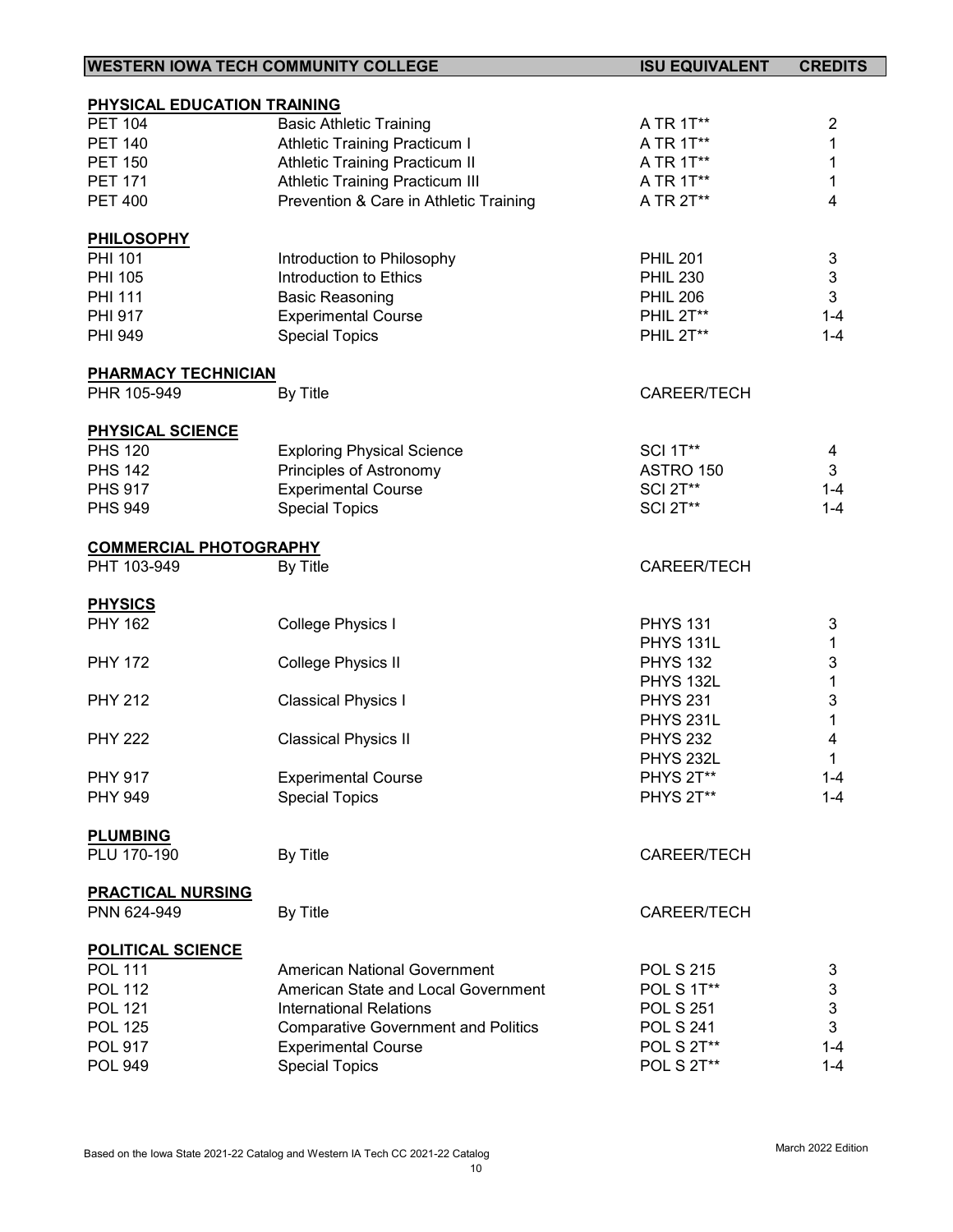|                                                     | <b>WESTERN IOWA TECH COMMUNITY COLLEGE</b>    | <b>ISU EQUIVALENT</b> | <b>CREDITS</b> |
|-----------------------------------------------------|-----------------------------------------------|-----------------------|----------------|
|                                                     |                                               |                       |                |
| <b>PARALEGAL</b><br>PRL 103-949                     | By Title                                      | CAREER/TECH           |                |
|                                                     |                                               |                       |                |
| <b>PSYCHOLOGY</b>                                   |                                               |                       |                |
| <b>PSY 102</b>                                      | Human and Work Relations                      | PSYCH 1T**            | 3              |
| <b>PSY 111</b>                                      | Introduction to Psychology                    | PSYCH 101             | $\mathfrak{B}$ |
| <b>PSY 121</b>                                      | Developmental Psychology                      | PSYCH <sub>230</sub>  | $\mathbf{3}$   |
| <b>PSY 171</b>                                      | Health Psychology                             | PSYCH 1T**            | 3              |
| <b>PSY 211</b>                                      | Psychology of Adjustment                      | PSYCH 2T**            | 3              |
| <b>PSY 222</b>                                      | Child Psychology                              | PSYCH 2T**            | 3              |
| <b>PSY 224</b>                                      | Adolescent Psychology                         | PSYCH 2T**            | 3              |
| <b>PSY 241</b>                                      | Abnormal Psychology                           | PSYCH 2T**            | 3              |
| <b>PSY 251</b>                                      | Social Psychology                             | PSYCH <sub>280</sub>  | 3              |
| <b>PSY 261</b>                                      | <b>Human Sexuality</b>                        | <b>HD FS 276</b>      | 3              |
| <b>PSY 295</b>                                      | Co-Occurring and Addictive Disorders          | PSYCH 2T**            | 3              |
| <b>PSY 917</b>                                      | <b>Experimental Course</b>                    | PSYCH 2T**            | $1 - 4$        |
| <b>PSY 932</b>                                      | Internship                                    | PSYCH 2T**            | $\mathbf{1}$   |
| <b>PSY 949</b>                                      | <b>Special Topics</b>                         | PSYCH 2T**            | $1 - 4$        |
| PHYSICAL THERAPIST ASSISTANT                        |                                               |                       |                |
| PTA 104-949                                         | By Title                                      | <b>CAREER/TECH</b>    |                |
|                                                     |                                               |                       |                |
| <b>RELIGION</b>                                     |                                               |                       |                |
| <b>REL 101</b>                                      | Survey of World Religions                     | <b>RELIG 205</b>      | 3              |
| <b>REL 150</b>                                      | Introduction to the Bible                     | RELIG 1T**            | 3              |
| <b>REL 917</b>                                      | <b>Experimental Course</b>                    | RELIG 2T**            | $1 - 4$        |
| <b>REL 949</b>                                      | <b>Special Topics</b>                         | RELIG 2T**            | $1 - 4$        |
| <b>STUDENT DEVELOPMENT</b>                          |                                               |                       |                |
| SDV 030-066                                         | By Title                                      |                       | No Credit      |
| <b>SDV 108</b>                                      | The College Experience                        | ORIEN 1T**            | 1              |
| <b>SDV 153</b>                                      | Pre-Employment Strategies                     | U ST 1T**             | $\overline{2}$ |
| <b>SDV 208</b>                                      | The College Experience International Students | ORIEN 2T**            | 1              |
| <b>SDV 917</b>                                      | <b>Experimental Course</b>                    | XXX 2T**              | $1 - 4$        |
| <b>SDV 949</b>                                      | <b>Special Topics</b>                         | $XXX 2T**$            | $1 - 4$        |
|                                                     |                                               |                       |                |
| <b>SOCIAL MEDIA AND MARKETING</b><br><b>SMM 101</b> | Social Media Explored                         | JL MC 1T**            | 3              |
| SMM 107-949                                         | <b>Applied Social Marketing</b>               | CAREER/TECH           |                |
|                                                     |                                               |                       |                |
| <b>SOCIOLOGY</b>                                    |                                               |                       |                |
| <b>SOC 110</b>                                      | Introduction to Sociology                     | <b>SOC 134</b>        | 3              |
| <b>SOC 115</b>                                      | Social Problems                               | <b>SOC 235</b>        | 3              |
| <b>SOC 120</b>                                      | Marriage and Family                           | SOC 219               | 3              |
| <b>SOC 160</b>                                      | Introduction to Social Work                   | SOC 1T**              | 3              |
| <b>SOC 180</b>                                      | Social Work Interactional Skills              | SOC 1T**              | 3              |
| <b>SOC 200</b>                                      | <b>Minority Group Relations</b>               | SOC 2T**              | 3              |
| SOC 210                                             | Men, Women and Society                        | SOC 2T**              | 3              |
| SOC 212                                             | <b>Diversity</b>                              | SOC 2T**              | 3              |
| SOC 216                                             | Study of Alcohol Use and Abuse                | SOC 2T**              | 3              |
| <b>SOC 217</b>                                      | Study of Drug Use and Abuse                   | SOC 2T**              | 3              |

SOC 220 Sociology of Aging SOC 2T\*\* 3 SOC 250 Sociology of Deviance SOC 2T\*\* 3